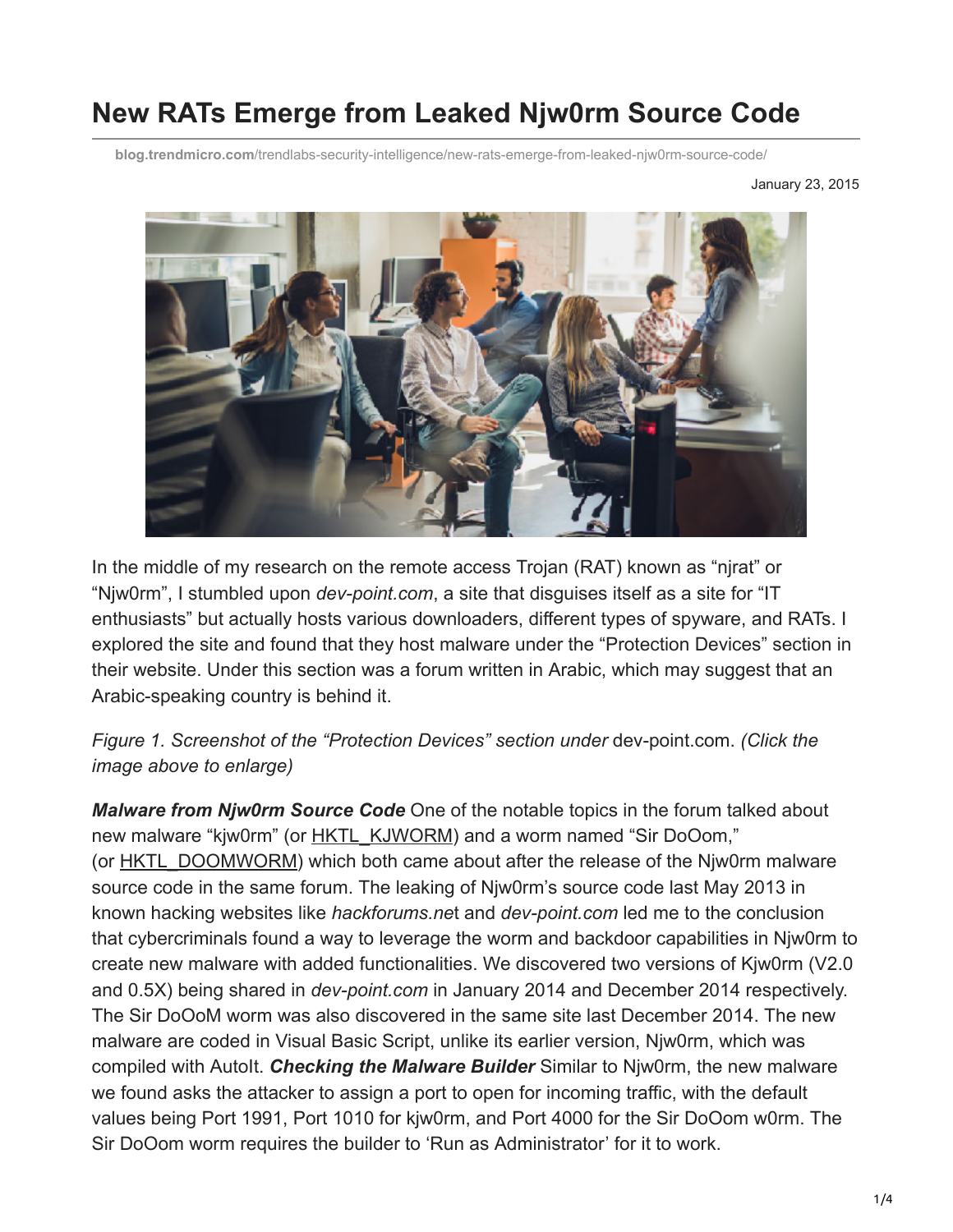*Figure 2. Top: Ports for kjw0rm V2.0 and Kjw0rm 0.5x, respectively, Bottom: port for Sir DoOom w0rm*

*Looking at Control Panels* The new malware added a lot more information in the Control Panel view of the malware builder, compared to that of the Njw0rm version in May 2013. Figure02 patchedunpatched

#### *Figure 3. New fields for Kjw0rm and the Sir DoOom worm*

We're also seeing new functions for both Kjw0rm versions and the Sir DoOom worm. [Figure02\\_patchedunpatched](http://blog.trendmicro.com/content/dam/trendmicro/global/en/migrated/security-intelligence-migration-spreadsheet/trendlabs-security-intelligence/2015/01/KJw0rm_fig4-2.png)

#### *Figure 4. New functions for Kjw0rm and the Sir DoOom worm*

*Propagation Routines* The new malware based their propagation routines on njw0rm. Njw0rm propagates via removable devices by getting a list of ten folders in the root directory, setting them to 'Hidden' and making shortcut links using the folder names pointing to the malware executable. Over a period a time, the malware tweak their propagation methods to make the attack successful and employ social engineering tactics such as creating legitimate looking folder to deceive the user.

**Kjw0rm V2.0** This worm propagates in removable devices. The worm first drops a copy of itself (Hidden, System File Attribute) in the root directory of the removable drive. It hides all folders**,** and creates shortcut files with folder icons with the same folder names – all pointing to the malware executable. **Kjw0rm V0.5X** This malware has the same routines as Kjw0rm V2.0. However, it gets a list of 20 folders on the removable drive, hides the 20 folders, and creates shortcut files with folder icons with the same folder names—all pointing to the malware executable. The malware then creates a folder named *Videos*. After creating the folder, the malware redoes the propagation routine to get a list of 20 folders, but now includes the subfolders. **Sir DoOom worm** The Sir DoOom worm has the same propagation method as Kjw0rm V0.5x. The only difference is that the malware creates five folders namely: *Videos, Pictures, Movies, Games*, and *DCIM* in the removable drive's root directory.

### *Payload/Unique Features*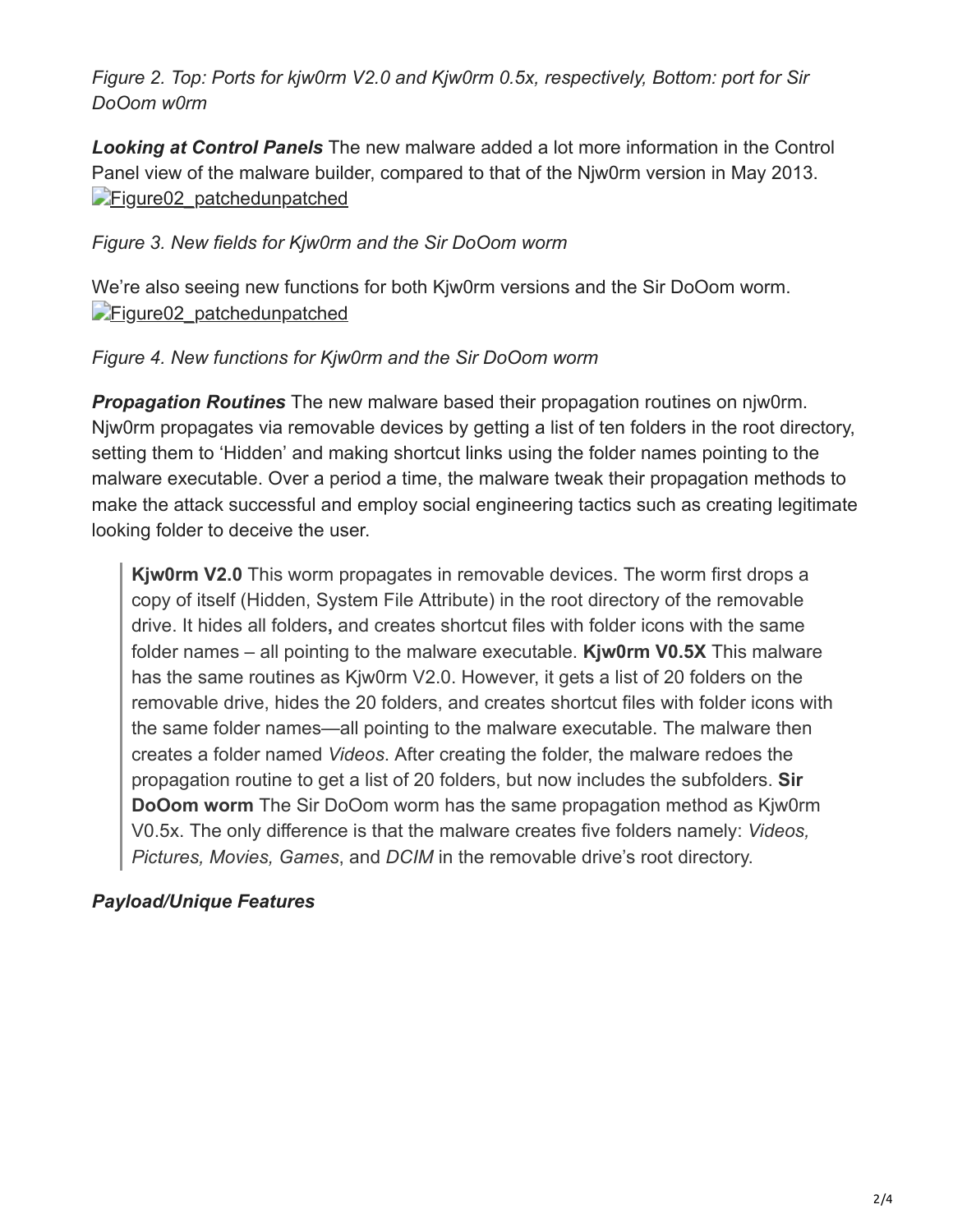**Kjw0rm V2.0** The propagation method of this malware targets **all folders** in the root directory of the removable drive. **Kjw0rm V0.5X** This worm obfuscated some portions of the malware code. The malware author utilizes an obfuscator tool that converts characters to hex values, adds filler functions, and performs computations that make analysis more difficult and time-consuming.

*Figure 5. Sample code snippet*

This malware also has an anti-VM (virtual machine) routine. It first searches for a list of the installed programs in the affected computer. If this variant found itself to be in a computer where a VM program is installed, it will uninstall and terminate itself from the affected system. This prevents analyst to do testing to determine malware behavior. **Sir DoOom worm** This malware incorporates new functionalities that are unique to this malware.

- Parsing of OS product key
- Termination of antivirus-related processes (terminates *Tiger-Firewall.exe* and *bavtray.exe*)
- Anti-VM routines (looks for the string 'Virtual' in the list of installed programs; if found, it uninstalls and terminates itself)
- Bitcoin mining
- Launching of DDOS attacks

*Kjw0rm evolution from njRAT* The first version of Kjw0rm was released on January 2014 (V2.0X) followed by the second version (v0.5x) by the end of the year. The Sir DoOom worm was released in December 21, 2014. This evolution shows that the malware authors are becoming more active in developing new malware and using njw0rm as a template. Because of this pattern, we can expect to see more variants of this malware in the future. Figure02 patchedunpatched

## *Figure 6. Malware evolution of njRAT*

*Solutions and best practices* To stay protected against these new threats, we advise users to refrain from plugging removable drives that came from unknown computers or computers that aren't protected by security solutions. Avoid opening and installing programs from unknown web sources. Paying attention to small details also helps. For example, finding shortcut files in "folder" icons with your folder names is a strong indicator that the removable drive is infected. Stay vigilant by keeping abreast of the latest cybercriminals tricks and techniques. Finally, make sure your security software is always updated in order to detect and remove similar threats. Related hashes:

- 5408477d7491d883251fa0fcbe7f6b4e6a9d4493 HKTL\_DOOMWORM
- b579ac4af93cc0212ed00c6468e948810bce0d27 HKTL\_KJWORM
- 4fd150b489673ea089320811a533944416a4fd66 HKTL\_KJWORM